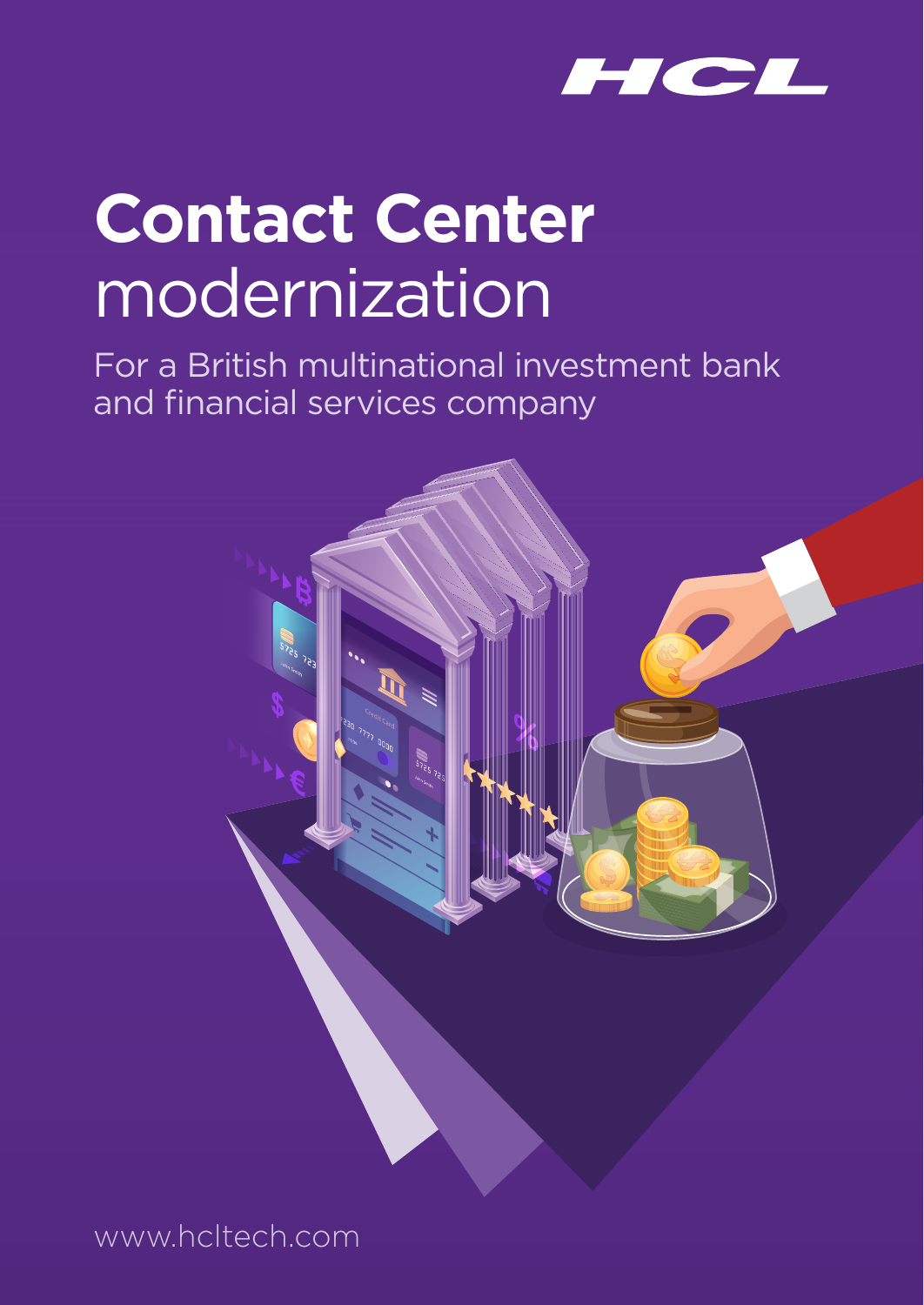# Customer description

This customer had a legacy 300-seater contact center which had trouble accommodating modern contact center channels and CX automation.

## **Challenges**



Inability to accommodate modern digital channels like email, web chat, and video.



Inability to integrate with corporate Skype for business collaboration.

## Scope of services

Implement Modern Omnichannel Contact Center seamlessly integrated with Corporate Unified Communications.

Provide bot enabled self service on chat.

## HCL Solution

#### Solution overview

HCL provided a omnichannel conversational bot solution.